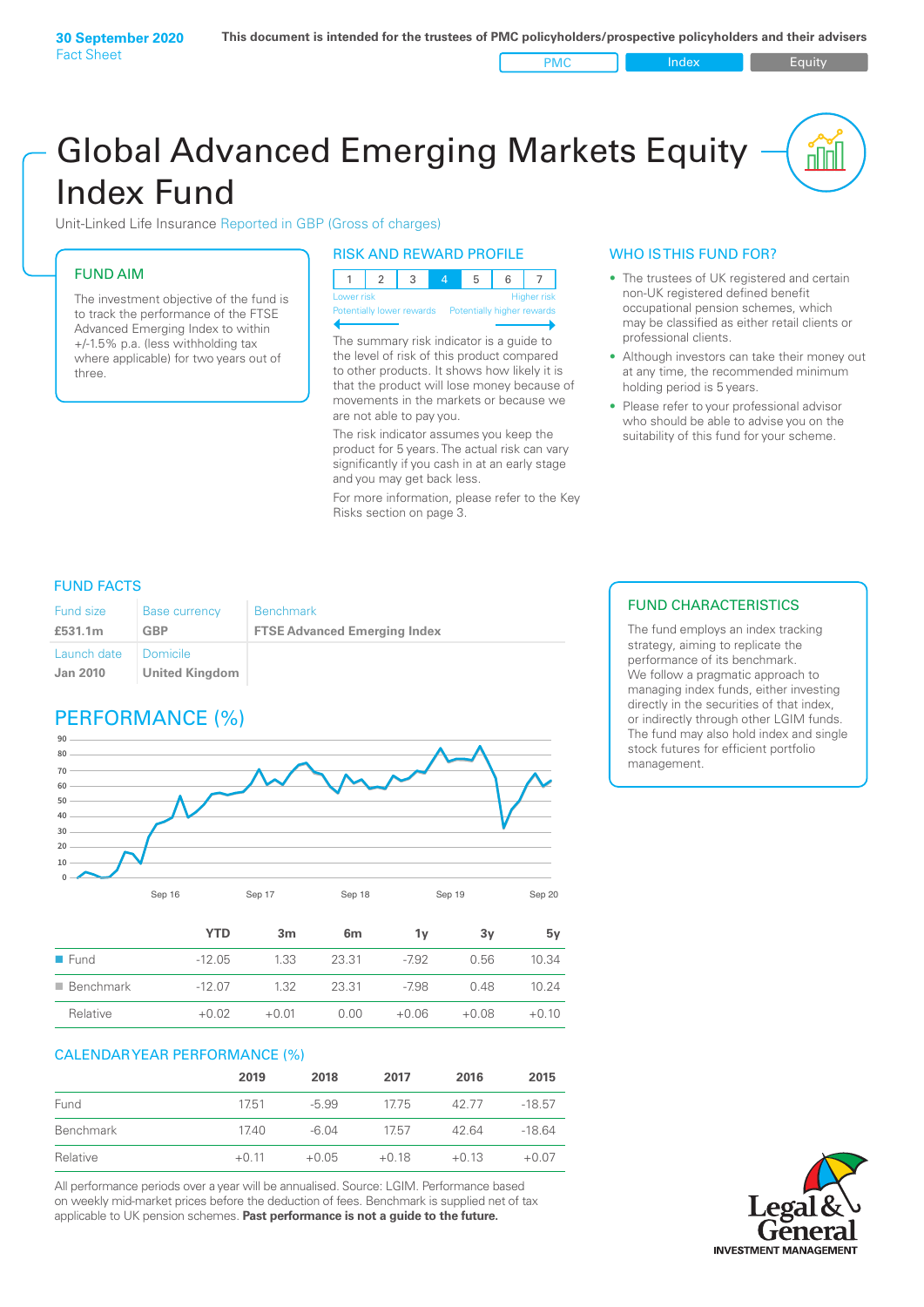# Global Advanced Emerging Markets Equity Index Fund

Unit-Linked Life Insurance Reported in GBP (Gross of charges)

## PORTFOLIO BREAKDOWN

All data source LGIM unless otherwise stated. Totals may not sum due to rounding. In order to minimise transaction costs, the Fund will not always own all the assets that constitute the index and on occasion it will own assets that are not in the index.



#### SECTOR (%)

| $\blacksquare$ Technology         | 31.6 |
|-----------------------------------|------|
| $\blacksquare$ Financials         | 20.2 |
| $\blacksquare$ Industrials        | 9.9  |
| ■ Basic Materials                 | 9.5  |
| ■ Consumer Services               | 7.7  |
| Consumer Goods                    | 6.8  |
| $\blacksquare$ Telecommunications | 47   |
| $\Box$ Oil & Gas                  | 4 N  |
| $\blacksquare$ Utilities          | 2.9  |
| $\Box$ Other                      | 2.8  |
|                                   |      |

| <b>MARKET CAPITALISATION (%)</b> |  |
|----------------------------------|--|

| $\blacksquare$ Large | 82.7 |
|----------------------|------|
| $\blacksquare$ Mid   | 17.3 |

■ Top 10 holdings 34.2% Rest of portfolio 65.8% No. of holdings in fund 454 No. of holdings in index 430

## TOP 10 HOLDINGS (%)

| Taiwan Semiconductor Manufacturing | 19.8 |
|------------------------------------|------|
| Naspers Ltd                        | 41   |
| Vale SA                            | 19   |
| Hon Hai Precision Industry         | 18   |
| Mediatek Inc                       | 17   |
| B3 Sa-Brasil Bolsa Balcao          | 11   |
| Itau Unibanco Holding S-Pref       | 11   |
| America Movil                      | 11   |
| Petrobras- Petroleo Bras-Pr        | O 9  |
| Banco Bradesco Sa-Pref             | 08   |

#### COUNTRY (%)

|     | Taiwan         | 46.4 |
|-----|----------------|------|
|     | Brazil         | 17.2 |
|     | South Africa   | 13.0 |
|     | Thailand       | 7.2  |
|     | Malaysia       | 6.9  |
|     | Mexico         | 6.2  |
| (C∗ | Turkey         | 1.4  |
|     | Hungary        | 0.7  |
| Æ   | Greece         | 0.7  |
|     | Czech Republic | 0.3  |
|     |                |      |



comprises 25 fund managers, supported by two analysts. Management oversight is provided by the Global Head of Index Funds. The team has average industry experience of 15 years, of which seven years has been at LGIM, and is focused on achieving the equally important objectives of close tracking and maximising returns.